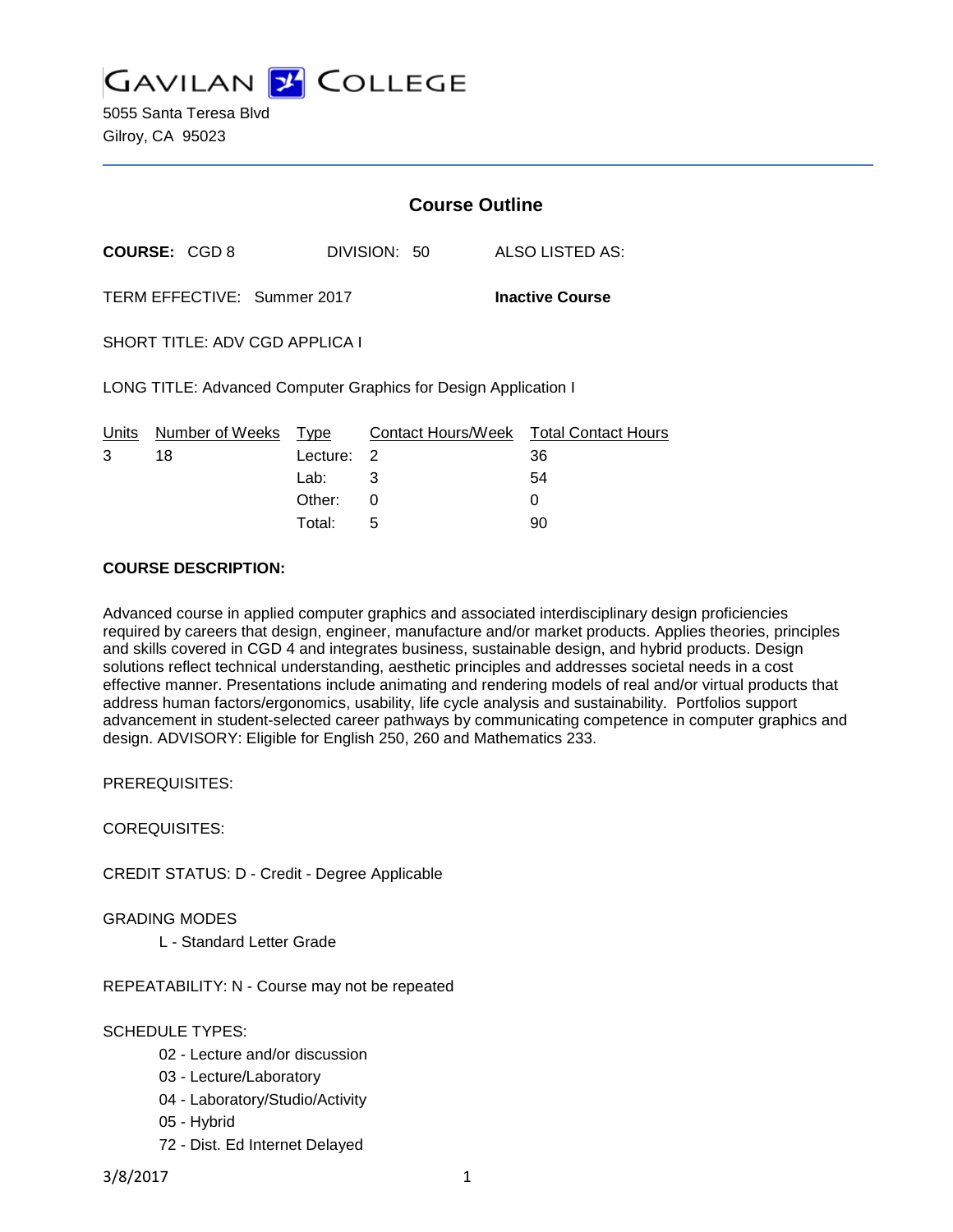73 - Dist. Ed Internet Delayed LAB

# **STUDENT LEARNING OUTCOMES:**

1. Identify and describe career objective, Produce a graphic of roadmap to achieve goal, cite references using MLA format

Measure:

ILO: 3, 1, 6, 2, 4, 7, 5

2. Integrate lifecycle analysis of a product associated with career objectives for developing schematic design drawings

Measure:

ILO: 7, 2, 1, 3, 5, 4, 6

3. Provide and use critiques to revise and produce production drawings of improved sustainable design product

Measure:

ILO: 4, 6. 1 2, 3, 5, 7

4. Design, develop and analyze strength of a cost effective product with different function than previous product

Measure:

ILO: 7, 2, 1, 5, 3, 6, 4

5. Design a hybrid product by morphing two designed products

Measure:

ILO: 5, 2, 7, 1, 3, 6, 5

6. Prepare self-explanatory brochure using design principles and color theory to market/brand product Measure:

ILO: 1, 5, 7, 3, 2, 6, 4

7. Create portfolio to showcase projects and market skills

Measure:

ILO: 6, 5, 1, 3, 7, 2, 4

CONTENT, STUDENT PERFORMANCE OBJECTIVES, OUT-OF-CLASS ASSIGNMENTS

Inactive Course: 02/27/2017 Effective Summer 2017

11 Hours

CONTENT: Review CGD careers, creative problem solving process, and other design concepts. STUDENT PERFORMANCE OBJECTIVES: Develop and present objectives to reach career goal

HOMEWORK: Prepare annotated timeline referencing milestones to attain CGD career objective

15 Hours

CONTENT: Product life cycles, sustainable design and design practices

STUDENT PERFORMANCE OBJECTIVES: Integrate sustainable practices into product design

HOMEWORK: Design product associated with future career they identify ways to increase sustainability in planning, design, production, distribution, use and retirement of product

7 Hours

CONTENT: Design materials and using cost benefit analysis to justify design revisions

STUDENT PERFORMANCE OBJECTIVES: Use cost benefit analysis to recommend revisions

HOMEWORK: Redesign product using a decision matrix to support revised materials and methods 19 Hours

CONTENT: Review of ergonomics and other human factors in design. Need analysis methodology.

STUDENT PERFORMANCE OBJECTIVES: Determine and develop need based product

HOMEWORK: Assess needs of targeted group served by selected career goal then propose, develop, design and present assembly product to meet client needs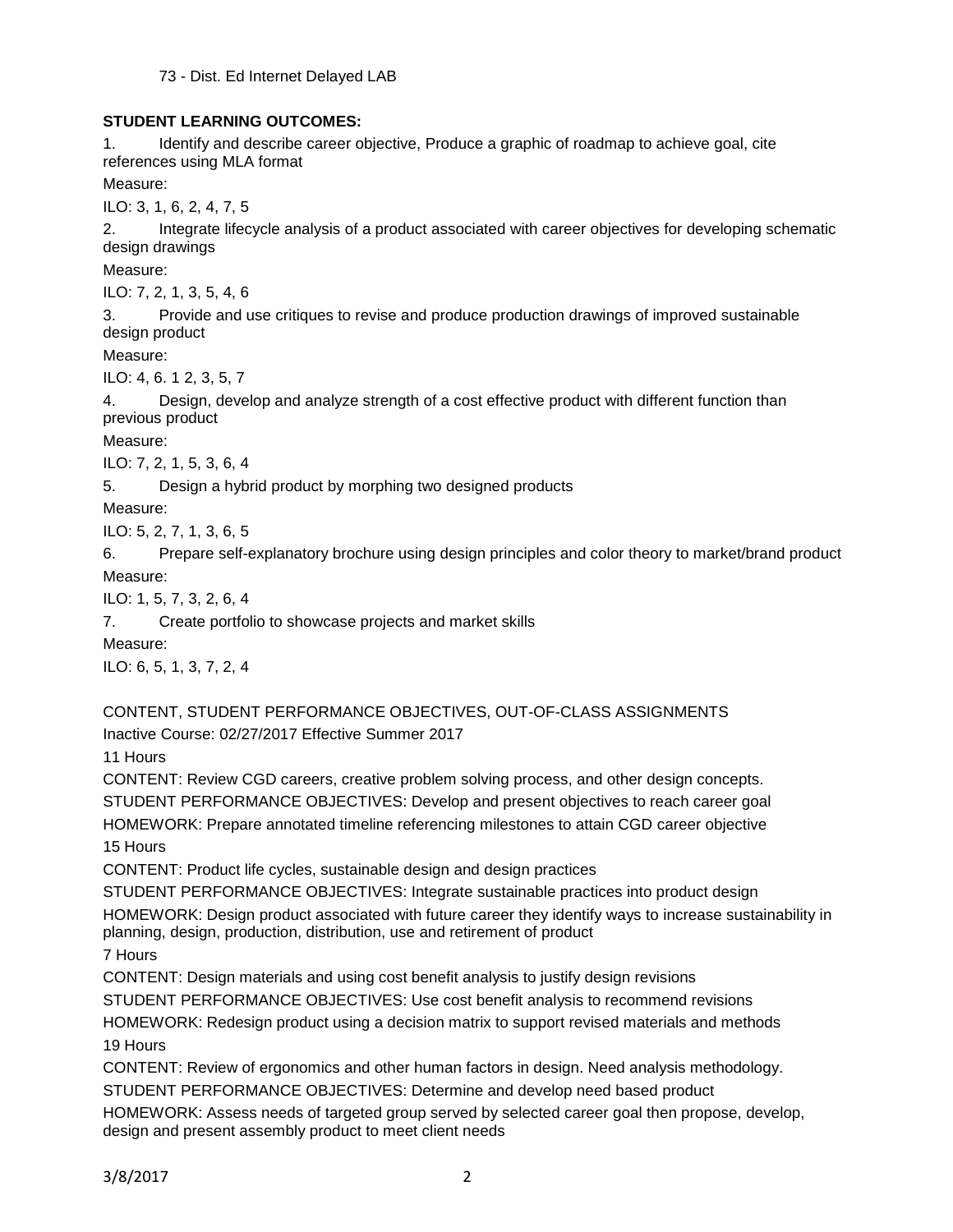15 Hours

CONTENT: Branding and marketing of products

STUDENT PERFORMANCE OBJECTIVES: Identify and describe audience for product, then apply product design skills to communicate ways product best meets their unique needs.

HOMEWORK: Create brochure for marketing product to a target audience. Explain how color theory, graphic design and topographic principles were used to influence potential customers 14 Hours

CONTENT: Hybrid products, morphing, product development

STUDENT PERFORMANCE OBJECTIVES: Develop hybrid product by morphing two products HOMEWORK: Create and present original hybrid product by morphing two dissimilar products 7 Hours CONTENT: Showcasing skills and targeting job description to create a competitive design portfolio

STUDENT PERFORMANCE OBJECTIVES: Produce targeted graphic design position portfolio HOMEWORK: Produce portfolio to present design projects and feature career goal competencies 2 Hours

Final Exam

# **METHODS OF INSTRUCTION:**

Lecture, discussion, demonstration, problem-solving, written and oral critique.

## **METHODS OF EVALUATION:**

CATEGORY 1 - The types of writing assignments required: Percent range of total grade: 10 % to 15 %

Written Homework

Reading Reports

Term or Other Papers

Other: Written Critiques

CATEGORY 2 -The problem-solving assignments required: Percent range of total grade: 10 % to 25 %

Homework Problems

Quizzes

Exams

Other: Design Problems, Design Projects

CATEGORY 3 -The types of skill demonstrations required: Percent range of total grade: 25 % to 50 %

Class Performance/s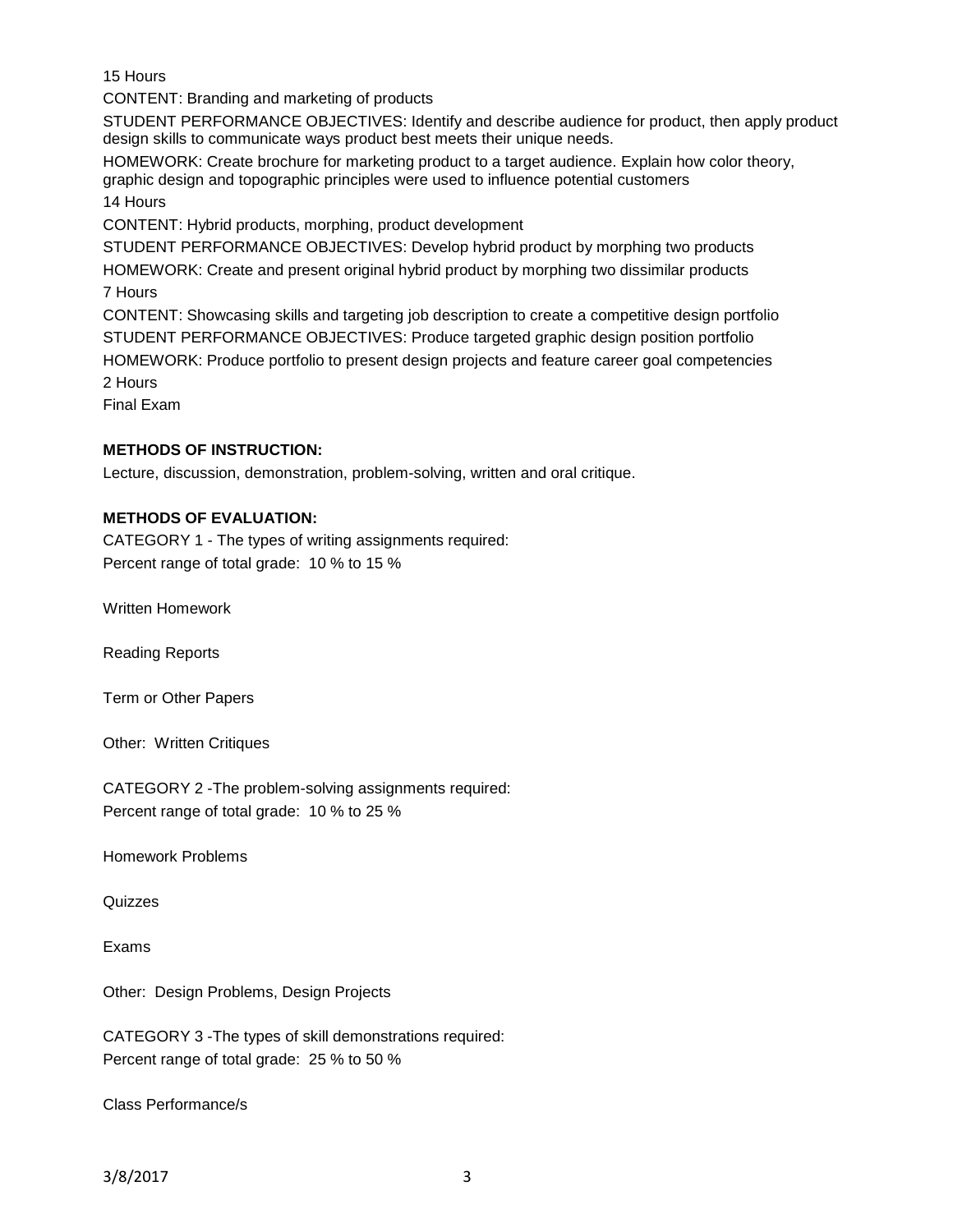#### Performance Exams

CATEGORY 4 - The types of objective examinations used in the course: Percent range of total grade: 10 % to 25 %

Multiple Choice

True/False

Matching Items

Completion

Other: Applied Skill Exam Computer Aided Design

CATEGORY 5 - Any other methods of evaluation: Percent range of total grade: 10 % to 25 %

Portfolio of design projects

## **REPRESENTATIVE TEXTBOOKS:**

Required: Lefteri, Materials for Inspirational Design, or other appropriate college level text, RotoVision, 2006 Reading level of text: 12th+ grade Verified by: E. Venable Other textbooks or materials to be purchased by the student: Sketchbook, sketch pens and pencils, headphones, thumbdrive.

### **ARTICULATION and CERTIFICATE INFORMATION**

Associate Degree: CSU GE: IGETC: CSU TRANSFER: Transferable CSU, effective 199330 UC TRANSFER: Not Transferable

### **SUPPLEMENTAL DATA:**

Basic Skills: N Classification: Y Noncredit Category: Y Cooperative Education: Program Status: 1 Program Applicable Special Class Status: N CAN: CAN Sequence:

3/8/2017 4